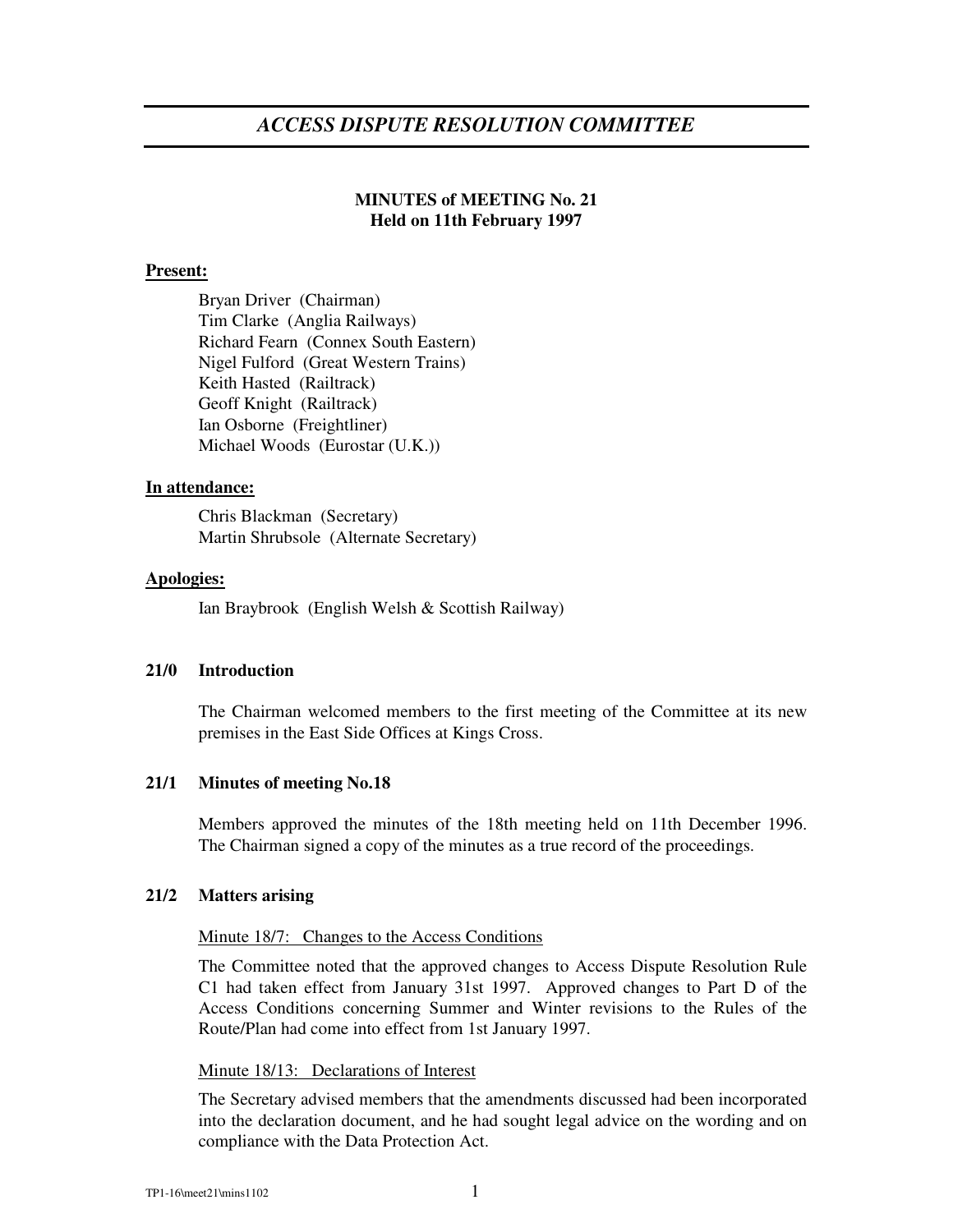### **21/3 Accommodation and office equipment**

The Secretary confirmed that a three year lease from Railtrack Property Board was being negotiated in the name of ADRC for Rooms 226-230 at Kings Cross East Side Offices. There was provision in the lease for the Committee to sub-let rooms 228/229 to RIDR by means of a licence and to share the use of room 230.

Two work stations, a Xerox copier and a fax machine had been installed, and there are four telephone lines plus one fax line. Arrangements are in hand for the procurement of quality furniture for the Meeting Room.

Approval had been received from Camden Council and English Heritage for the installation of floor-to-ceiling partitions in rooms 226, 228 and 229; a meeting would be held with Railtrack Property to discuss preparation of plans and commissioning of the work.

Members, noting that portable air conditioning units are needed and that outright purchase is financially advantageous to leasing, authorised the Secretary to progress the acquisition and installation of suitable equipment.

**Action:** Secretary

# **21/4 Seeking legal advisors**

The Secretariat reported that there had been discussion with three firms of solicitors. One firm had been of insufficient size to provide the level of support which the Committee was seeking. However, there had been very detailed meetings with the other two firms. The Committee, after a long discussion in which it noted that both the remaining firms had a high reputation for competence and professionalism, agreed that, on the basis of its preferred 'house style', it would appoint Wragge  $\&$  Co. of Birmingham as its Legal Advisors.

The Secretary was empowered by the Committee to proceed as appropriate, to negotiate contractual terms initially for a 12 month period, and to pass all relevant documents to the new Legal Advisors.

**Action:** Secretary

## **21/5 Financial matters**

The Committee agreed, pursuant to Access Dispute Resolution Rule A3.8.2 that it would reimburse expenses necessarily incurred by the Secretary or the alternate Secretary on Committee business. This would include standard class rail travel, tube or bus fares and, in exceptional circumstances, taxi fares; also reasonable subsistence expenses where Committee business involves a lengthy period away from the office.

Reimbursement would be on the authority of two designated signatories other than the Secretary.